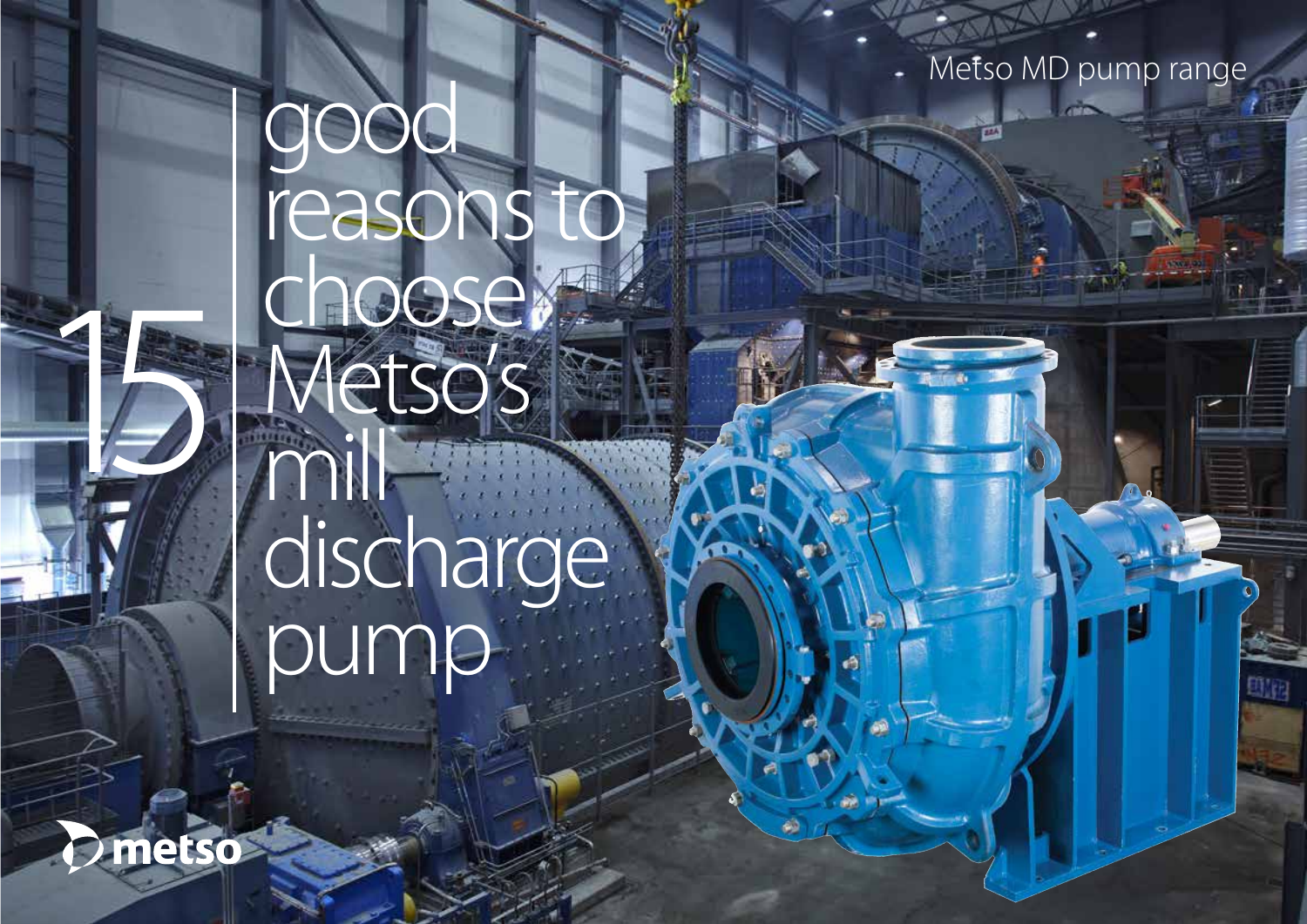O1 Consistent hydraulic design limiting<br>inlet velocity at best efficiency point. inlet velocity at best efficiency point.

> Excellent sustained efficiency across a broad flow range.

> High impeller aspect ratio minimizing rotational speed for a given duty.

Advanced impeller design minimizing entrance losses.

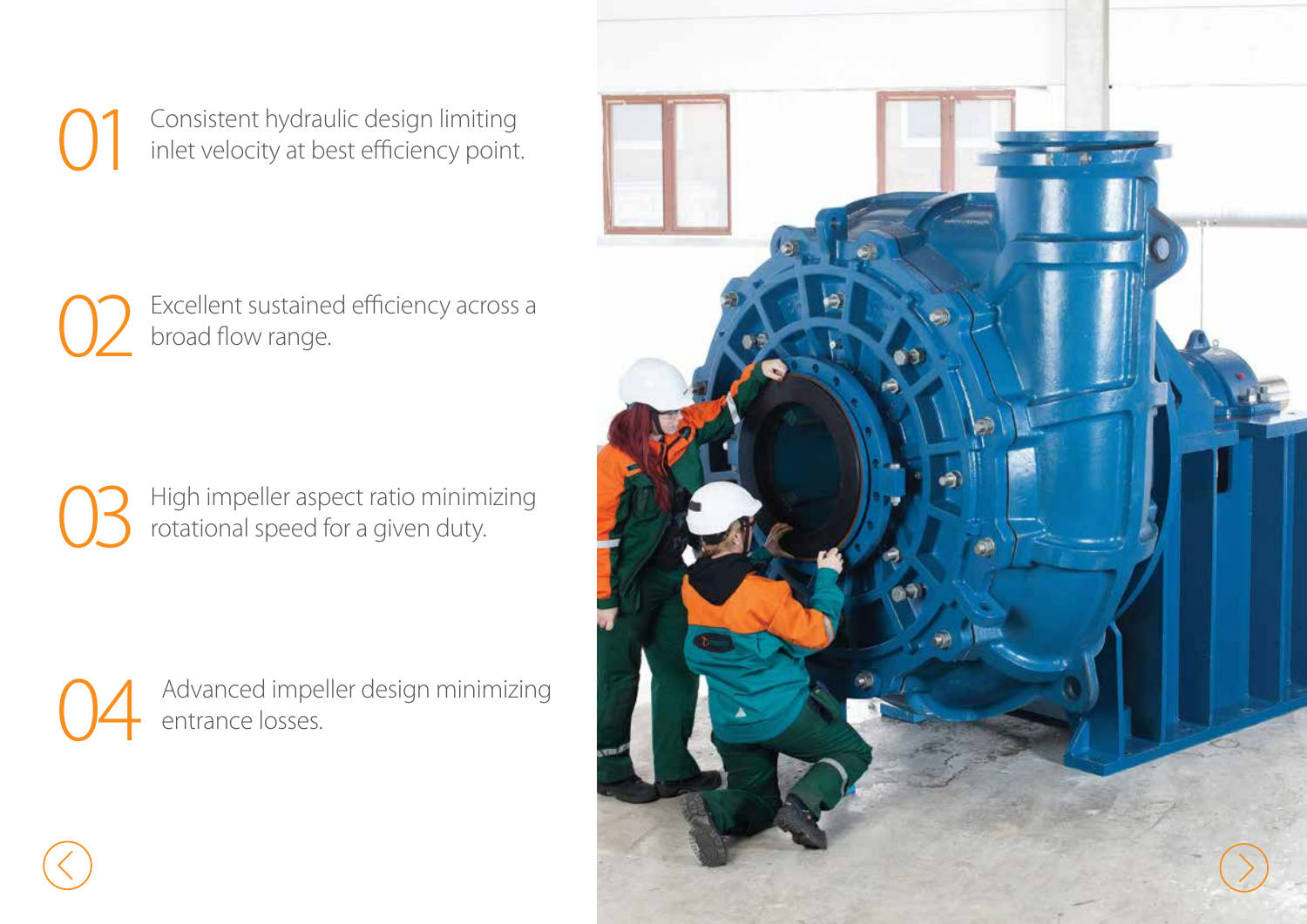High performance materials with excellent resistance to abrasion, corrosion and erosion.

Double adjust feature permits optimum continuous pump performance.

**07** Heavy sectioned casings and<br>liners maximizing wear life and<br>extending maintenance cycle liners maximizing wear life and extending maintenance cycles.

> Loose steel flange connections separate from pump casing.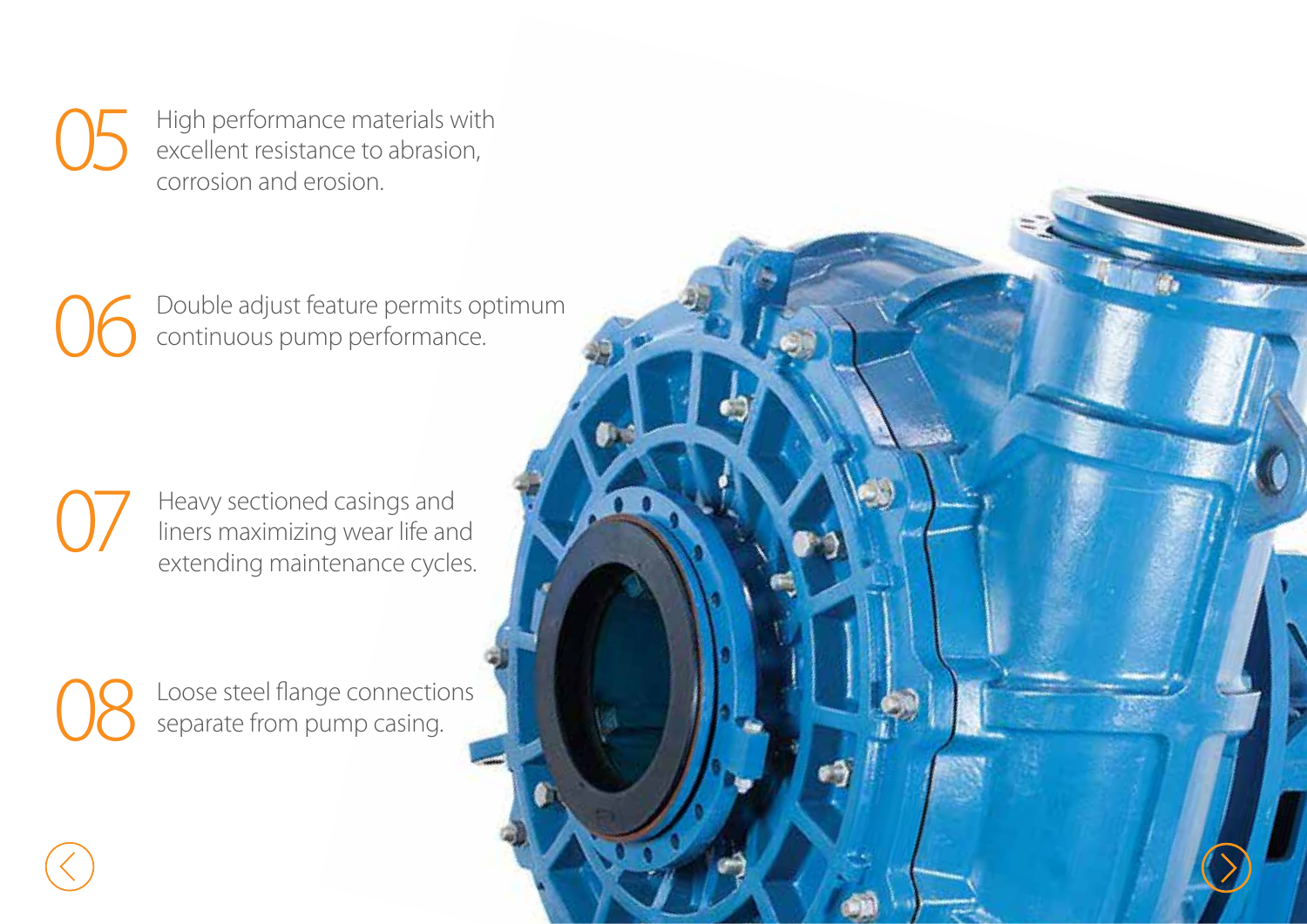Reduced impeller overhang restricting shaft deflection.

Self contained oil or grease lubricated<br>bearing assembly.

Inlet anti rotation vanes restricting pre-rotation.



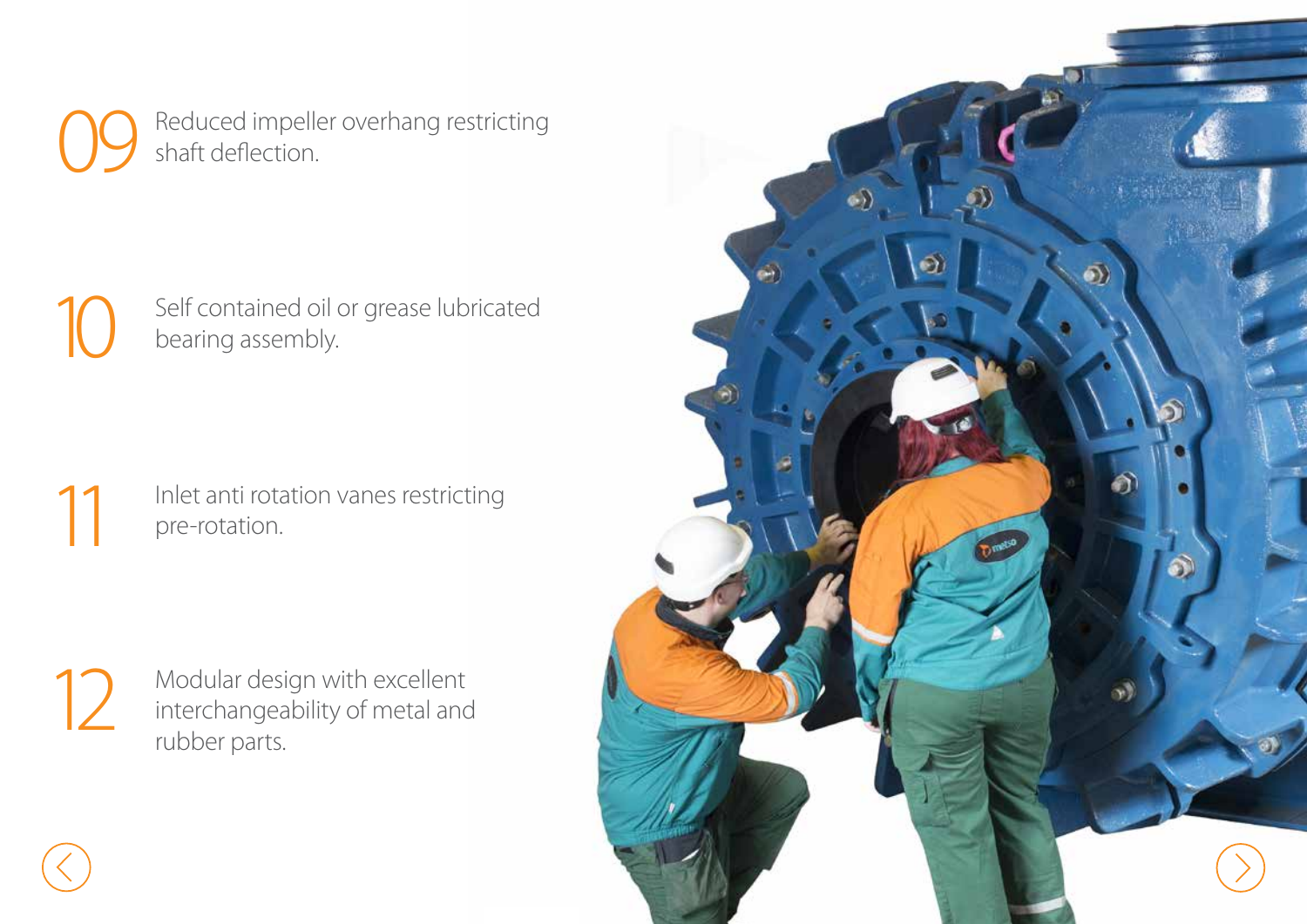Various shaft seal options including Metso EnviroSet™.

Split stuffing box and gland with safe adjust gland guard.

Impeller release mechanism for safe and simple impeller removal.